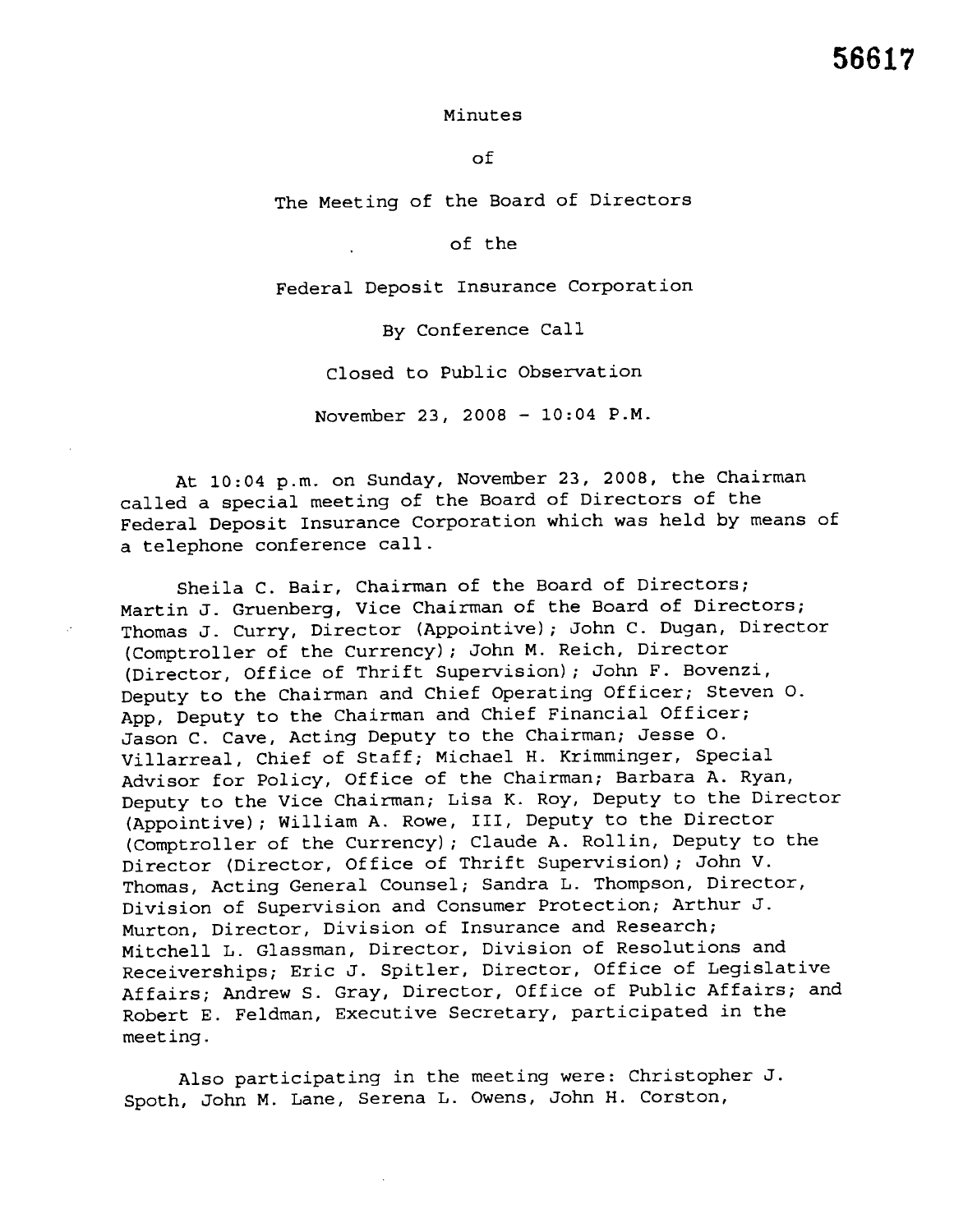Patricia A. Colohan, Pete D. Hirsch, Marc Steckel, and Christine Grum, from the Division of Supervision and Consumer Protection; Richard T. Aboussie, David N. Wall, and Mark G. Flanigan, from the Legal Division; Diane L. Ellis, Miguel D. Browne, Christopher J. Newbury, and Matthew Green, from the Division of Insurance and Research; James R. Wigand and Herbert J. Held, from the Division of Resolutions and Receiverships; Tiffany K. Froman, from the Division of Information Technology; and Alice C. Goodman, from the Office of Legislative Affairs.

Julie L. Williams, First Senior Deputy Comptroller and Chief Counsel; and Douglas W. Roeder, Senior Deputy Comptroller, Large Bank Supervision, Office of the Comptroller of the Currency, also participated in the meeting.

Chairman Bair presided at the meeting; Mr. Feldman acted as Secretary of the meeting.

Chairman Bair called the meeting to order. Vice Chairman Gruenberg then moved that the Board of Directors determine that Corporation business required its consideration of the matters which were to be the subject of the meeting on less than seven days' notice to the public; that no earlier notice of the meeting was practicable; that the public interest did not require consideration of the matters which were to be the subject of the meeting in a meeting open to public observation; and that the matters could be considered in a meeting closed to public observation by authority of subsections (c) (4), (c) (B) ,  $(c)$  (9) (A) (ii), and (c) (9) (B) of the "Government in the Sunshine Act"  $(5 \text{ U.S.C. } 552b((c)(4), (c)(8), (9)(A)(ii), and (c)(9)(B)).$ Chairman Bair seconded the motion and, with Director Reich, Director Curry, and Director Dugan concurring, the motion was carried.

James R. Wigand, Deputy Director, Franchise and Asset Marketing Branch, Division of Resolutions and Receiverships ("DRR"), presented to the Board staff's recommendation that the Board find that the failure of Citigroup Inc. ("Citigroup") and its insured affiliate banks and thrifts would have serious adverse effects on domestic and international economic conditions and financial stability and that Citigroup's failure would seriously and negatively affect already disrupted credit markets, including short-term interbank lending, counterparty relationships in Qualified Financial Contract markets, and bank senior and subordinated debt markets, and would further disrupt the related markets in derivative products and other markets. Therefore, stated Mr. Wigand, staff was further recommending that the Board

November 23, 200B (Closed)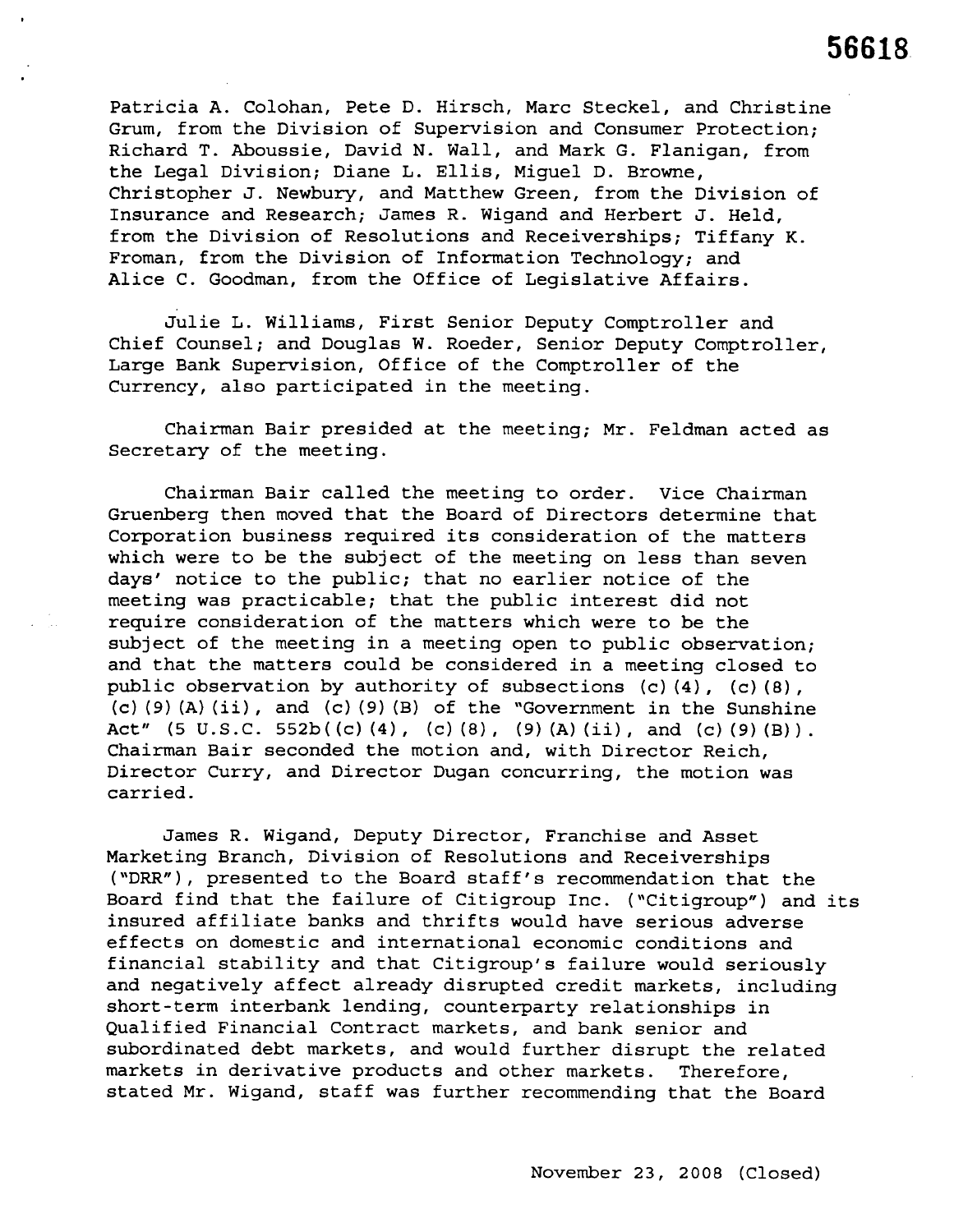make a systemic risk determination and authorize staff to take necessary steps to implement the provision of Corporation assistance to Citigroup in the manner he would outline to the Board. Mr. Wigand informed the Board that, based on preliminary information, staff estimates no loss to the Deposit Insurance Fud as a result of the recommended assistance.

Mr. Wigand continued, stating that, in order to prevent the foregoing systemic risks, staff was recommending that the Board authorize the Corporation to enter into a transaction to provide for shared loss coverage on a designated pool of assets approximately \$306 billion in size, along with the U. S. Department of the Treasury's ("Treasury") Troubled Asset Relief Program ("TARP"), with the Corporation's potential loss protected by the issuance of preferred stock by Citigroup. He added that the Corporation and the TARP will provide guarantees on certain residential assets for 10 years and certain other assets for a period of 5 years. The Corporation, he said, will be exposed to loss only after Citigroup absorbs the first \$37 billion in losses and the TARP absorbs the next \$5 billion in losses. Mr. Wigand stated that the Corporation's loss share will be capped at \$10 billion and it will receive compensation in the form of \$3 billion in preferred stock. In addition, he said, the Board of Governors of the Federal Reserve System ("Federal Reserve") will provide certain financing secured, in part, by assets in a portfolio of consumer and commercial loans designated by the Corporation, Treasury, and the Federal Reserve (collectively, the "Agencies") and Citigroup.

Mr. Wigand next stated that Citigroup and the Agencies will share losses, with Citigroup having a 10 percent loss share on all losses in excess of the \$37 billion. He explained that the TARP will take the second loss position up to \$5 billion and the Corporation will take the third loss position up to \$10 billion, with the loss share of the TARP and the Corporation capped as explained above and the Federal Reserve taking remaining losses. Mr. Wigand then informed the Board that Citigroup will manage the assets, with instructions provided by the Agencies. Among the instructions, he specified, will be those requiring use of loan modification procedures comparable to those introduced by the Corporation on August 20, 2008, at IndyMac Federal Bank, FSB, Pasadena, California, of which the Corporation is conservator, unless otherwise agreed. In addition, Mr. Wigand stated that Citigroup will be subject to specific limitations on executive compensation and dividends during the loss share period.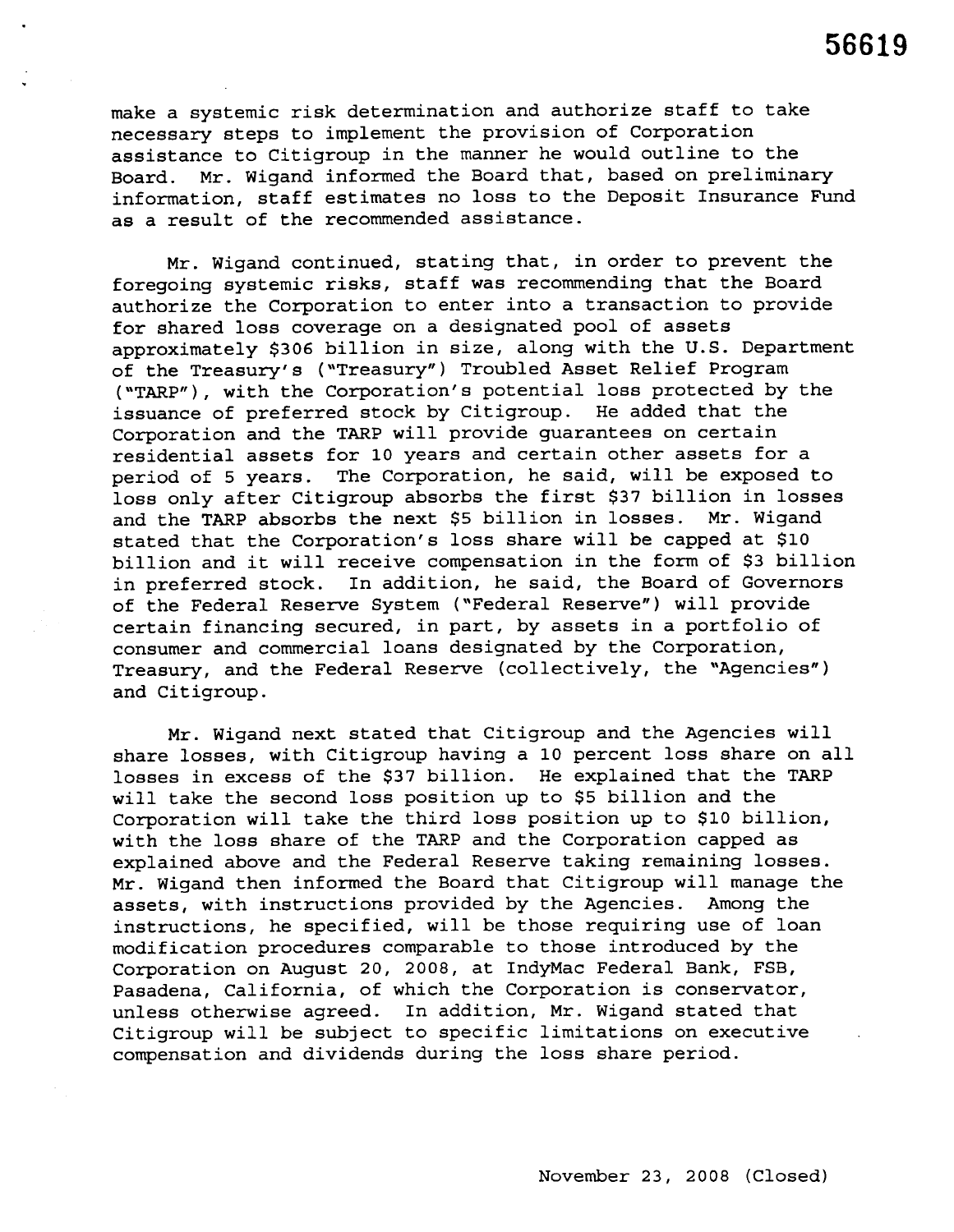Mr. Wigand then informed the Board that the Corporation, the Office of the Comptroller of the Currency ("OCC"), and the Office of Thrift Supervision ("OTS") have determined that the insured affiliate banks and thrifts of Citigroup meet the requirements under section 13 (c) (8) of the Federal Deposit Insurance Act ("FDI Act") for receiving direct financial assistance before the appointment of a receiver, and that assistance will increase existing capital levels and improve liquidity.

In exchange for the guarantees Mr. Wigand had described, he explained that Citigroup has agreed to (1) seek the prior approval of the Agencies before paying dividends for three years; (2) develop an executive compensation program that rewards long-term performance and profitability to be approved by the Agencies; and (3) implement loan modification procedures conforming with the Corporation's model used at IndyMac Federal Bank, FSB, for mortgages in the asset pool, unless otherwise agreed. Additionally, as Mr. Wigand had previously stated, the Corporation and the TARP will receive preferred stock as reasonable compensation for the guarantees provided.

Mr. Wigand then requested that John H. Corston, Associate Director, Large Institutions and Analysis Branch, Complex Financial Institutions, Division of Supervision and Consumer Protection, provide the supervisory history and condition of Citigroup and its insured bank and thrift affiliates. Mr. Corston explained that Citibank, National Association, Las Vegas, Nevada ("CBNA") is a nationally chartered bank founded in 1812 that is the lead bank within Citigroup, a financial holding company regulated by the Federal Reserve; and that CBNA is the third largest bank in the nation and is the predominant legal entity representing 63 percent of consolidated holding company assets. He then explained that the remaining insured legal entities of Citigroup consist of an additional two national banks, one federal savings bank, and one state non-member bank, respectively, as follows: Citibank (South Dakota), N.A., Sioux Falls, South Dakota; Department Stores National Bank, Sioux Falls, South, Dakota; Citicorp Trust Bank, fsb, Wilmington, Delaware; and Citibank (Banamex USA), Century City, California. He then continued, stating that Citigroup is the largest consumer finance lender in the world, third largest mortgage servicer, and the fourth largest student lender. It is also, he said, the world's largest credit card lender and the third largest in the United States as well as one of the world's largest private banking and private wealth management businesses.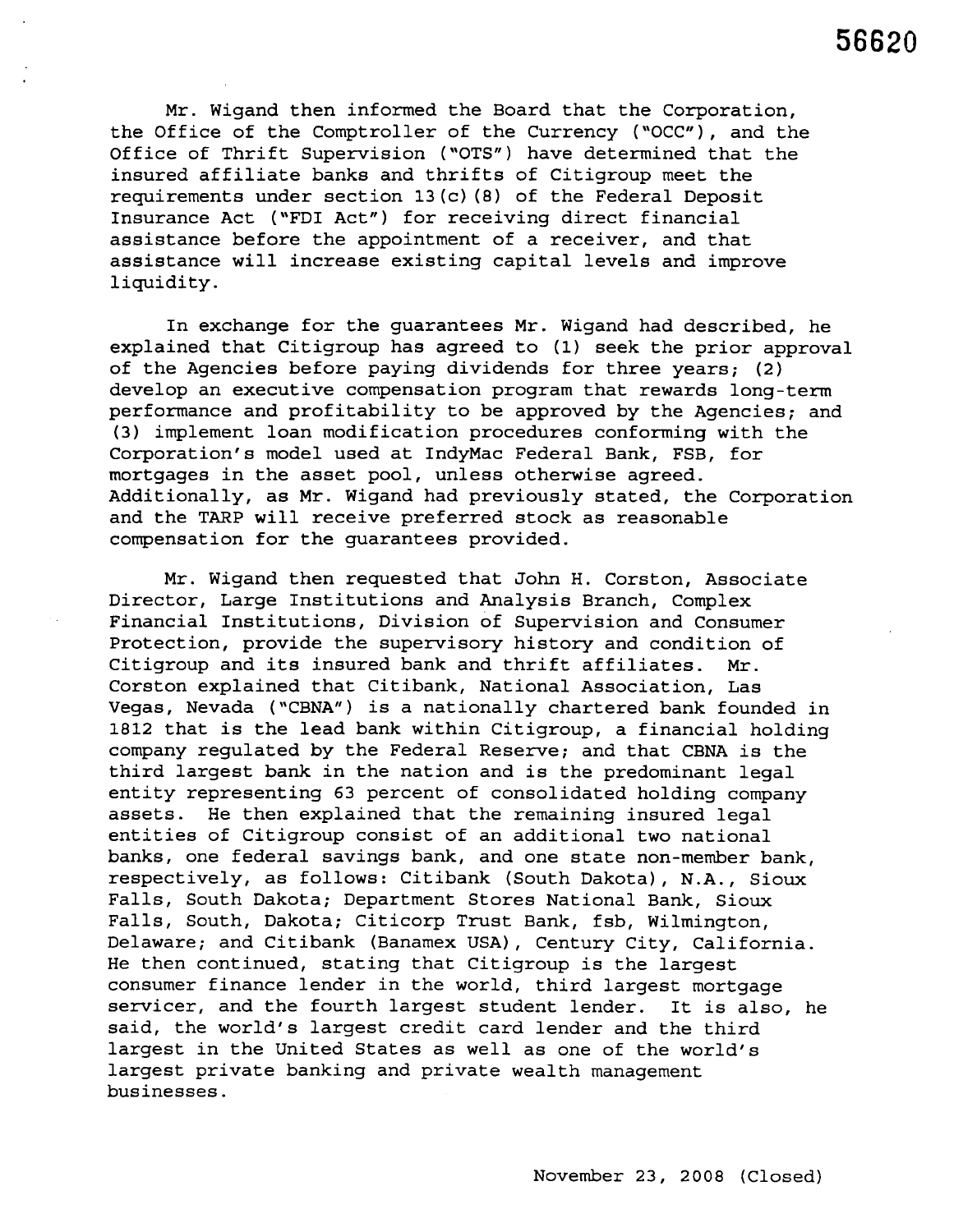Mr. Corston added that Citigroup has three principal nonbank subsidiaries: Citigroup Global Markets Holdings, Inc., a broker-dealer; Citigroup Funding, Inc., the primary funding vehicle of Citigroup; and Associates First Capital Corporation, the parent company of CitiFinancial, which provides consumer finance. In addition, he said, there is one foreign banking subsidiary-Grupo Financiero de Banamex SA de CV, a Mexican banking organization.

Mr. Corston then stated that CBNA engages in extensive foreign activities and has operations in over 100 countries, operating approximately 1,000 retail branches in 13 states, the District of Columbia, and Guam. He said that CBNA reported foreign assets of \$612 billion and foreign deposits of \$554 billion held either in direct foreign branches of CBNA or in other foreign entities that are mostly owned by the CBNA's Edge Act investment subsidiary, Citibank Overseas Investment Corp. ("COIC"). COIC, Mr. Corston explained, has over 20 foreign banks that are headquartered and chartered in countries around the world.

He then informed the Board that the risk profile of CBNA is increasing rapidly due to the market's lack of confidence in the company and a substantially weakened liquidity position. In particular, Mr. Corston said that liquidity has reached crisis proportions, such that the CBNA is projected to be unable to meet its obligations. Most recently, he said this was exemplified on Friday, November 21, 2008, when the United Kingdom's Financial Services Agency imposed a \$6.4 billion cash lockup requirement to protect the interests of the United Kingdom broker-dealer.

Mr. Corston then reported that, on Friday, November 21, 2008, market acceptance of CBNA's liabilities diminished, as the company's stock plunged to a 16-year low; credit default swap spreads widened by 75 basis points to 512.5 basis points; and counterparties advised that they would require greater collateralization on any transactions with CBNA.

Mr. Corston next informed the Board that, without substantial government intervention that results in a positive market perception on the morning of Monday, November 24, 2008, OCC and Citigroup project that CBNA will be unable to pay obligations or meet expected deposit outflows the following week. Citigroup's contractual cash flow projections, he said,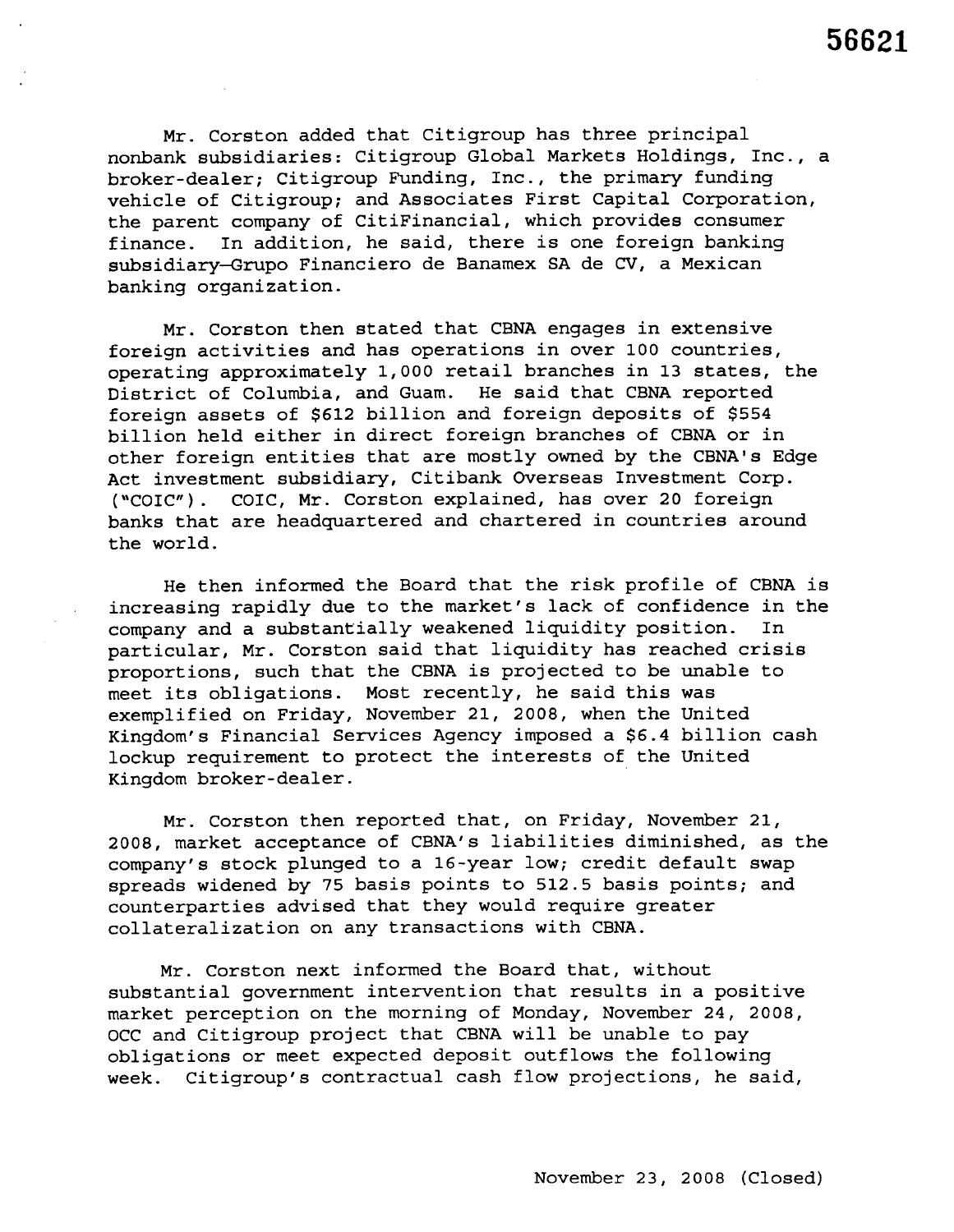show that a total of 7.2 percent deposit run off will result in no cash surplus.

Mr. Corston continued his presentation, stating that current requests by Citigroup to the Federal Reserve to expand the Commercial Paper Funding Facility ("CPFF") (created by the Federal Reserve on October 7,2008, to help provide liquidity to term funding markets) and to expand collateral and entities eligible for posting to the Primary Dealer Credit Facility ("PDCF") and the Term Securities Lending Facility ("TSLF") would provide short-term funding relief. However, according to Mr. Corston, the additional funding provided by CPFF, PDCF, and TSLF would not be sufficient to withstand an extensive deposit runoff.

Mr. Corston then turned to the matter of systemic risk, explaining that it appears likely that any transaction implemented by the Corporation under a least-cost framework would have significant adverse effects on economic conditions and the financial markets based on Citigroup's size and the markets in which it operates. Given Citigroup's significant international presence, he said, the effects on money market liquidity could be expected on a global basis. In addition, he stated that term funding markets remain under considerable stress. Mr. Corston said that these pressures have increased over the past week with a loss of investor confidence in financial institutions' performance, as evidenced by a significant drop in bank equity values and another round of increases in banks' credit default swap spreads. Citigroup has been particularly vulnerable, Mr. Corston said, with its exposure to credit and market losses coupled with its dependence on international operations for funding. He observed that the Corporation is prohibited from taking action that could expose the Deposit Insurance Fund in a manner that could benefit debt or equity holders of a company without invocation of the systemic risk exception available under the FDI Act.

Mr. Corston then emphasized that not providing open bank assistance to Citigroup would likely have major systemic effects. He said that both financial stability and overall economic conditions would be adversely affected for the reasons he had already discussed, and that staff believes the consequences could extend to the broader economy. Recent disruptions to global money and credit markets since September and other developments, he said, point to a clear nexus between financial market turmoil and impaired economic performance that could be expected to worsen further if Citigroup and its insured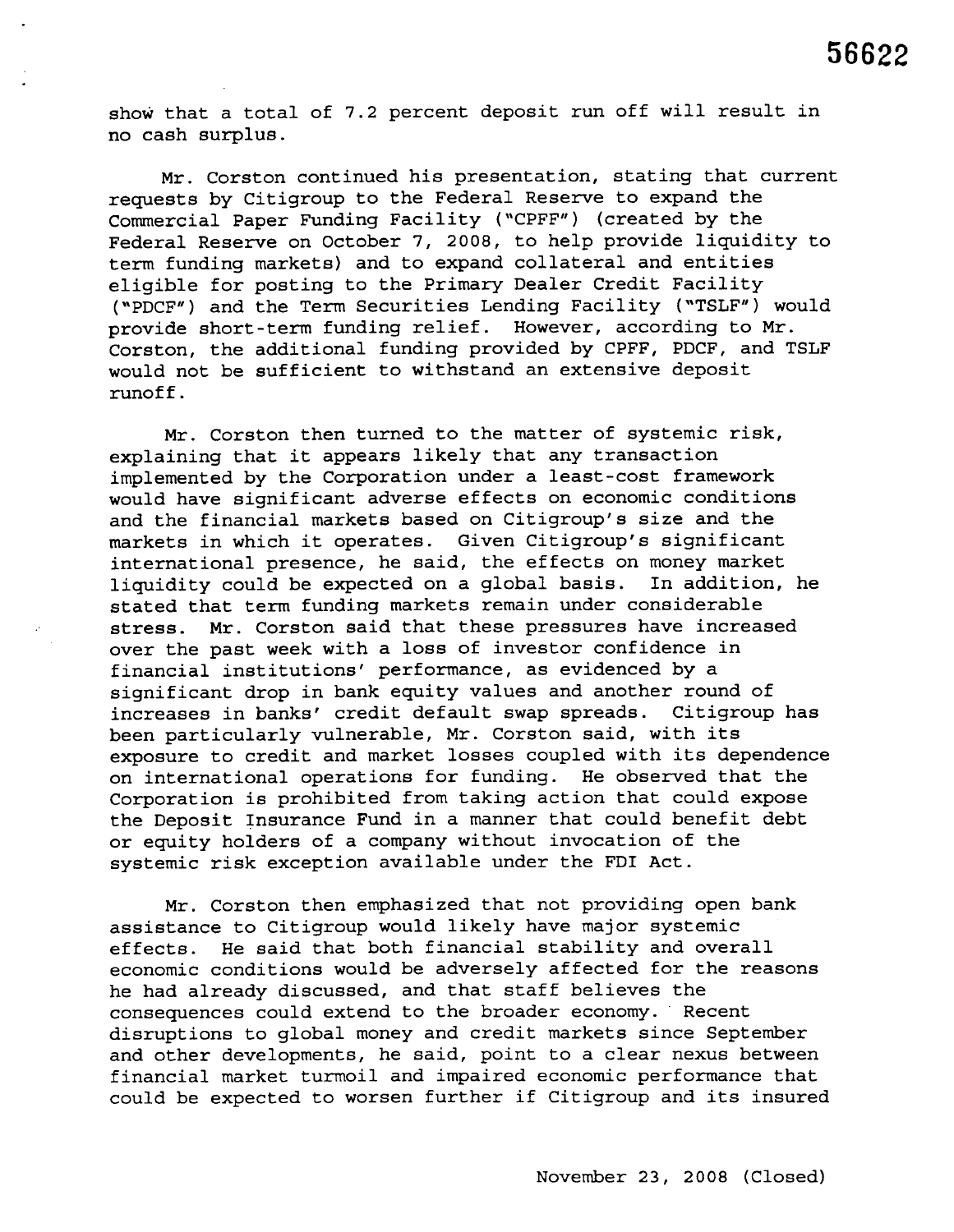subsidiaries should be allowed to fail. Mr. Corston said that such an event would significantly undermine business and household confidence. In addition, Mr. Corston stated, with the liquidity of banking organizations further reduced and their funding costs increased, banking organizations would become even less willing to lend to businesses and households, thereby contributing to weaker economic performance, further damage to financial markets, and other material negative effects.

In creating the systemic risk exception, Mr. Corston stated that Congress clearly envisioned that circumstances could arise in which the exception should be used. He concluded his presentation by stating that, in view of the current intense financial strains, as well as the likely consequences to the general economy and financial system of a failure to provide open bank assistance to the third-largest commercial bank in the United States, staff believed that circumstances such as Congress envisioned are clearly present and that invocation of the systemic risk exception is justified.

John V. Thomas, Acting General Counsel, then clarified that, despite Mr. Corston's reference to a least-cost framework resolution of Citigroup having significant adverse effects on economic conditions and the financial markets, the actual problem is not that staff's recommendation is a least-cost resolution, inasmuch as the expected cost to the Corporation is zero. Rather, Mr. Thomas said, the problem, i. e., the need for the Board to make a systemic risk determination to implement staff's recommended resolution exists because it amounts to the provision of open bank assistance. Chairman Bair acknowledged Mr. Thomas's point and thanked him for the clarification.

点点

Vice Chairman Gruenberg then stated his support for the case and expressed his view that the finding of systemic risk is clear and justified. He noted the exceptional cooperation that had occurred among the Federal bank regulatory agencies and Treasury to do what is necessary to maintain financial stability in an extraordinary set of market conditions. He added that conditions imposed on Citigroup relating to dividends and executive compensation, as well as the loan modification protocol, are essential components of the case.

Director Curry agreed with Vice Chairman Gruenberg's comments and added that staff has amply made the case that the systemic risk determination standard has been met. He indicated further that he hoped that the open bank assistance contemplated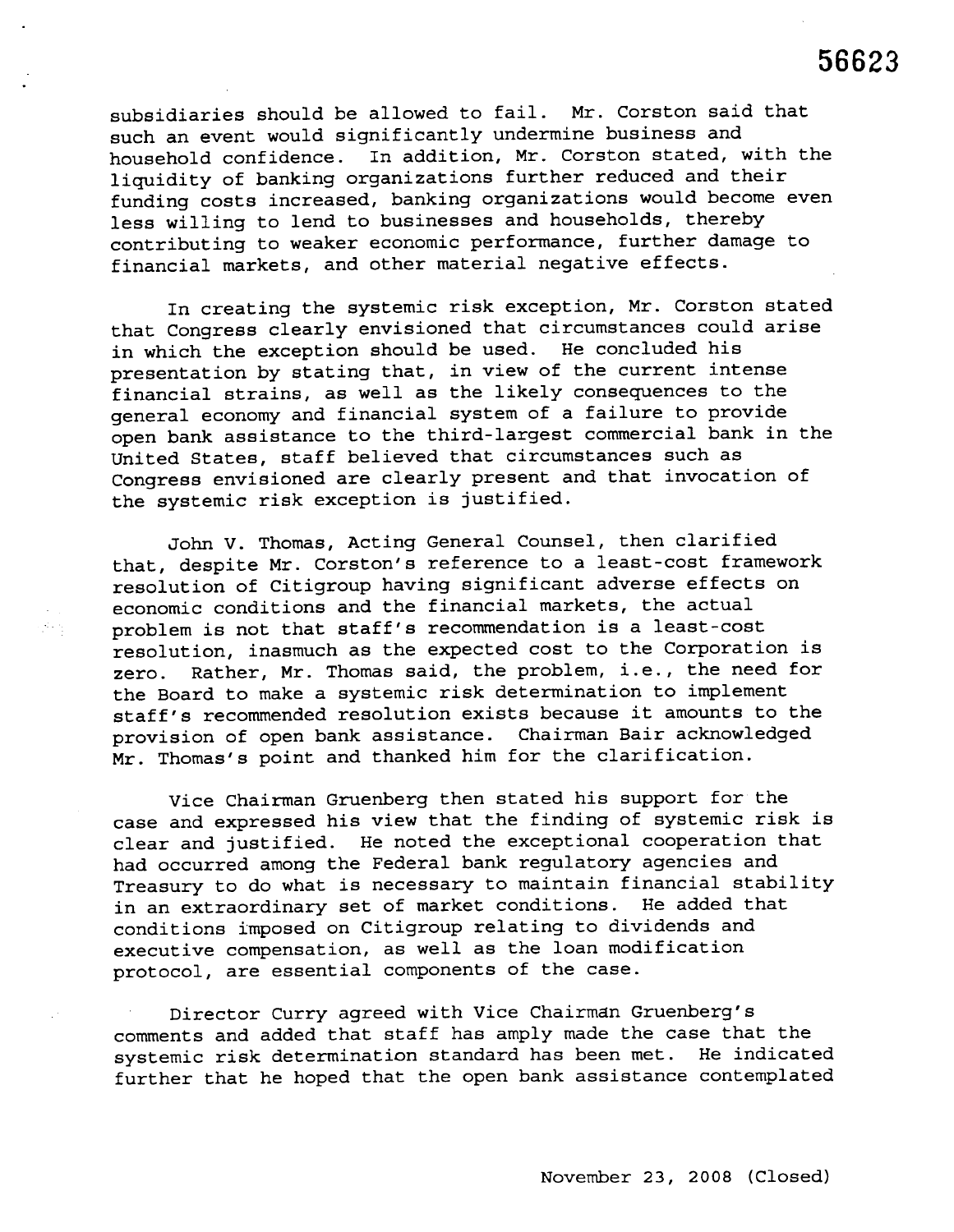by the recommendation is sufficient and that he was prepared to vote in favor of the recommendation.

Director Dugan stated that he strongly supported the recommendation, agreeing, as Vice Chairman Gruenberg and Director Curry had said, that the facts presented amply justified the recommendation. He added that the proposal was not simply about Citigroup and its insured bank and thrift affiliates but about confidence in other banks he well. As a result, he said, it was absolutely critical that the Board act decisively to take measures to address the circumstances described. Director Dugan, too, hoped that the assistance to be granted was adequate to accomplish the Agencies' goals and said, that with the combination of the Agencies' resources, he thought it would be.

Chairman Bair asked Director Dugan whether OCC had a supervisory strategy for helping to get CBNA and the two other national bank affiliates of Citigroup (collectively, "Citigroup's national banks") under control again. Director Dugan responded that the situation was about confidence as opposed to capital in those institutions or their reserve levels. He indicated that OCC will be closely monitoring the situation and dealing with issues related to supervision, but that the issue at hand was that of a potential world-wide bank run needing to be brought under control. Chairman Bair agreed regarding the need to re-instill confidence about banks, but she added that the Corporation will look forward to working with OCC regarding the appropriate supervisory strategy for Citigroup's national banks. She expressed her understanding that all of the Federal depository institution regulators are committed to making sure that Citigroup pursues selling itself or certain parts of itself, but noted that this is not the first time that Citigroup has become challenged.

Chairman Bair then set out her understanding that Citigroup has a significant off-balance-sheet exposure that could be having to be come on book at the end of 2009, which could further complicate the situation. She noted that the Corporation has already provided \$77 billion in guarantees of Citigroup's unsecured senior debt under the debt quarantee program component of the Temporary Liquidity Guarantee Program initiated by the Corporation on October 13, 2008, to mitigate the serious adverse effects on economic conditions or financial stability that would otherwise create systemic risk to the credit markets. Chairman Bair further noted that the Corporation could ultimately wind up guaranteeing even more of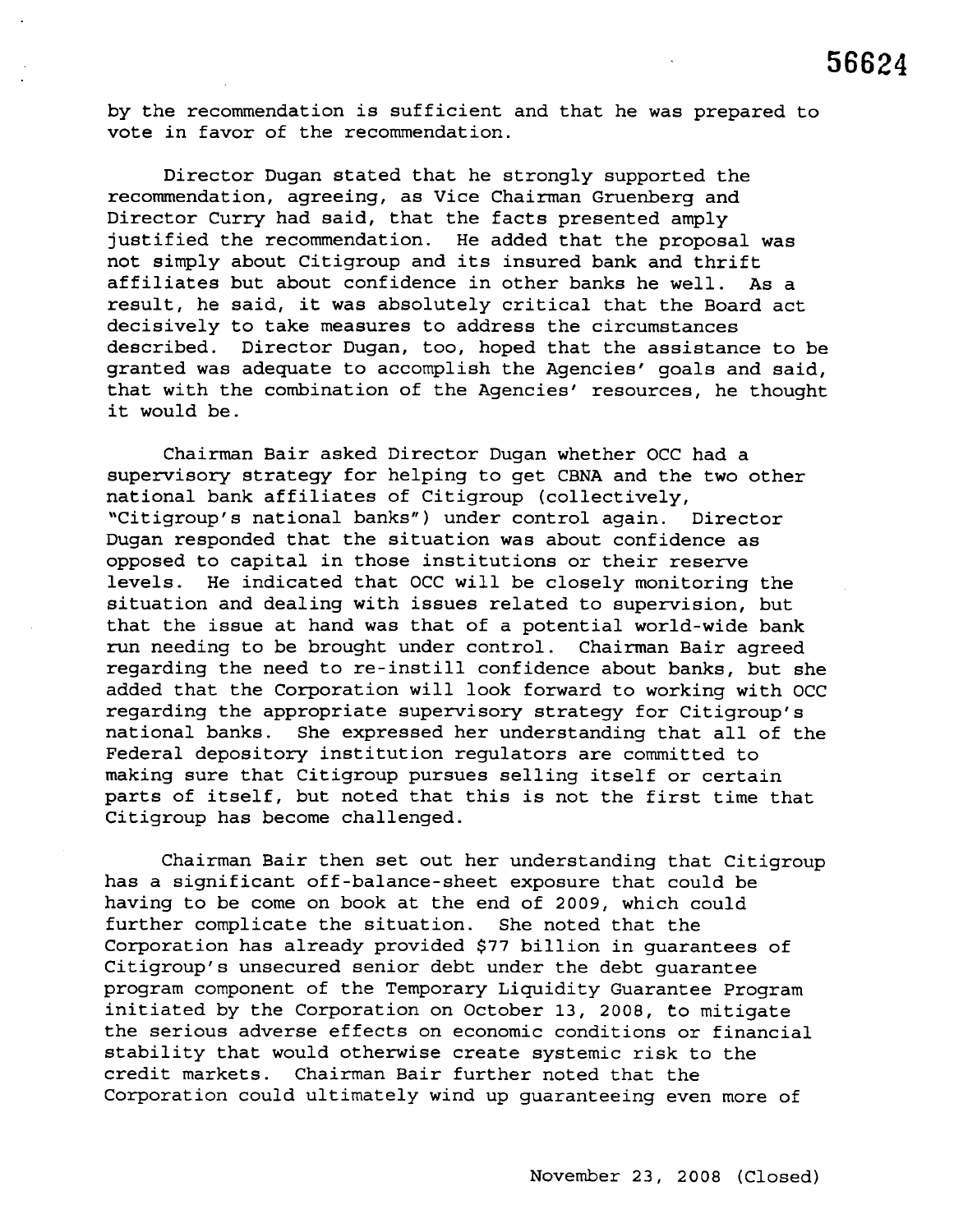Citigroup's debt unsecured senior debt if Citigroup were to apply for an exception to its debt guarantee limit. She observed how deeply those guarantees place the U. S. government "on the hook." In addition, approving staff's recommendation from the instant proposal, which she said is something the Board's need to do, would involve the Corporation's providing additional reinsurance on the losses of Citigroup's loan portfolio. Chairman Bair cautioned, however, that the Corporation's and the TARP's financial assistance to Citigroup is not sufficient to right Citigroup as it has significant problems requiring a very aggressive supervisory strategy. Without the latter, Chairman Bair stated, the Corporation will find itself needing to infuse additional assistance into Citigroup.

Director Reich then indicated his support for staff's recommendation and recognized that systemic risk was involved. In response to a question from Director Reich on Citigroup's current liquidity situation, Douglas W. Roeder, Senior Deputy Comptroller, Large Bank Supervision, OCC, stated that the liquidity component of CBNA's CAMELS rating was not less than a "3", given the support CBNA was about to receive from the transaction on the table at this meeting. Chairman Bair then asked how the latter could be so when the OCC was on the verge of having to close the Citigroup's national banks because CBNA was not going to be able to meet its liquidity needs the morning of Monday, November 24, 2008. She added that CBNA has \$500 billion in foreign deposits that cannot be guaranteed by anyone and repeated that she could not understand how the OCC could rate CBNA's as high as a "3" given the latter circumstances. Director Dugan responded that the "3" rating for liquidity essentially anticipates what the rating will be once the transaction before the Board is approved. Chairman Bair responded, in turn, that the Corporation does not use that just-described approach as a criterion in its liquidity ratings and that it is certainly not the criterion used for the liquidity ratings of other banks. She indicated that it is not a good approach to say that an institution can receive a "3" rating for liquidity if it could only be demonstrated that government assistance would enable adequate liquidity. Then, Director Dugan said that he thought the ability to contemplate government assistance enabling an institution to achieve adequate liquidity had been the standard. He stated that the fact that CBNA has already received a certain amount of government assistance and the fact that the instant proposal would provide more are factors in evaluating its current liquidity rating. Further, he said, OCC will adjust and evaluate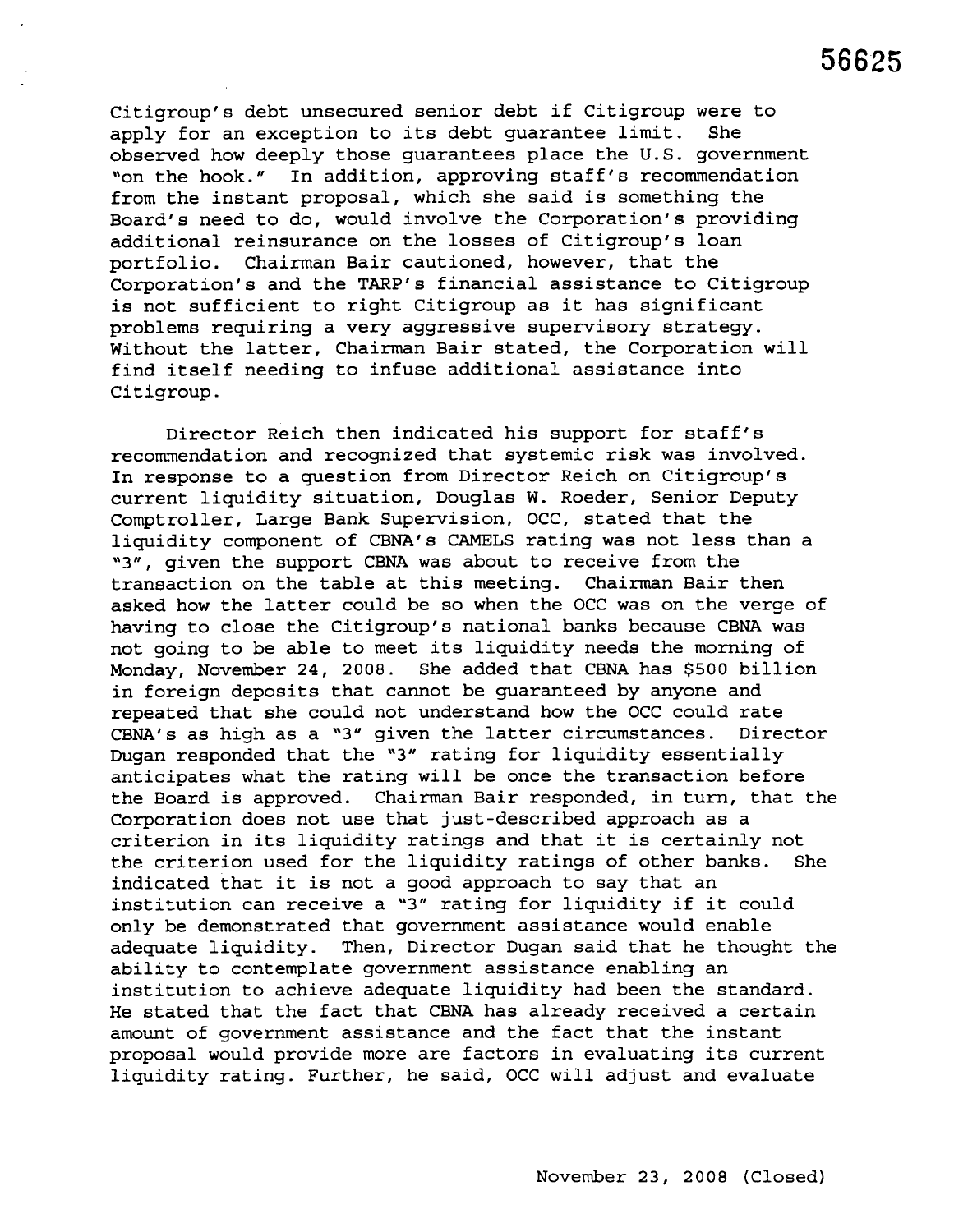CBNA's liquidity after it examines what happens once the proposal is actually consummated.

Chairman Bair said that the just-completed discussion on CBNA's liquidity rating raises again her question as to what OCC's supervisory strategy is for CBNA. She added that she was of the view that the current proposal would not resolve Citigroup's problems and that, unless OCC found a way to stabilize the situation at CBNA, the Corporation would find itself again being asked to infuse additional assistance. Chairman Bair stated that she wanted the latter statement on the record of the Board's consideration of this matter, and she said that the Corporation desires to work constructively with the OCC about realistically recognizing Citigroup's underlying problems as being deeper than<br>merely being reflective of general market conditions. She merely being reflective of general market conditions. emphasized that Citigroup has certain problems very specific to itself and that all of the depository institution regulators need to work together on a means of fixing them.

Director Dugan stated that OCC would continue to work very hard to address Citigroup's problems without committing to a particular strategy at this point. He added that the OCC will be looking at numerous options and will keep the Board informed of those options.

Staff then responded to questions from Director Reich regarding the "ring-fencing"-specific identification of assets in an asset pool-of the previously referenced \$306 billion asset pool that was the subject of the loss share coverage and regarding the Corporation's standard loss sharing protocol. Also in response to a question from Director Reich, Mr. Thomas indicated that the dividend restrictions under which Citigroup must seek the Agencies' consent to pay in excess of \$.01 per share per quarter for three years are contractual in nature versus the separate supervisory basis the OCC has under which it, too, can restrict the payment of dividends with respect to Citigroup's national banks.

Director Reich then asked if any changes in management are expected or required as the result of the proposal. Chairman Bair, terming that a good question, asked Director Dugan to respond. Director Dugan responded that the agreement requires no changes in management. Chairman Bair then asked whether OCC was evaluating the quality of management as a component of its supervisory strategy. Director Dugan responded that OCC is always evaluating the quality of management, and he added that OCC simply cannot dismiss management unless there are available other people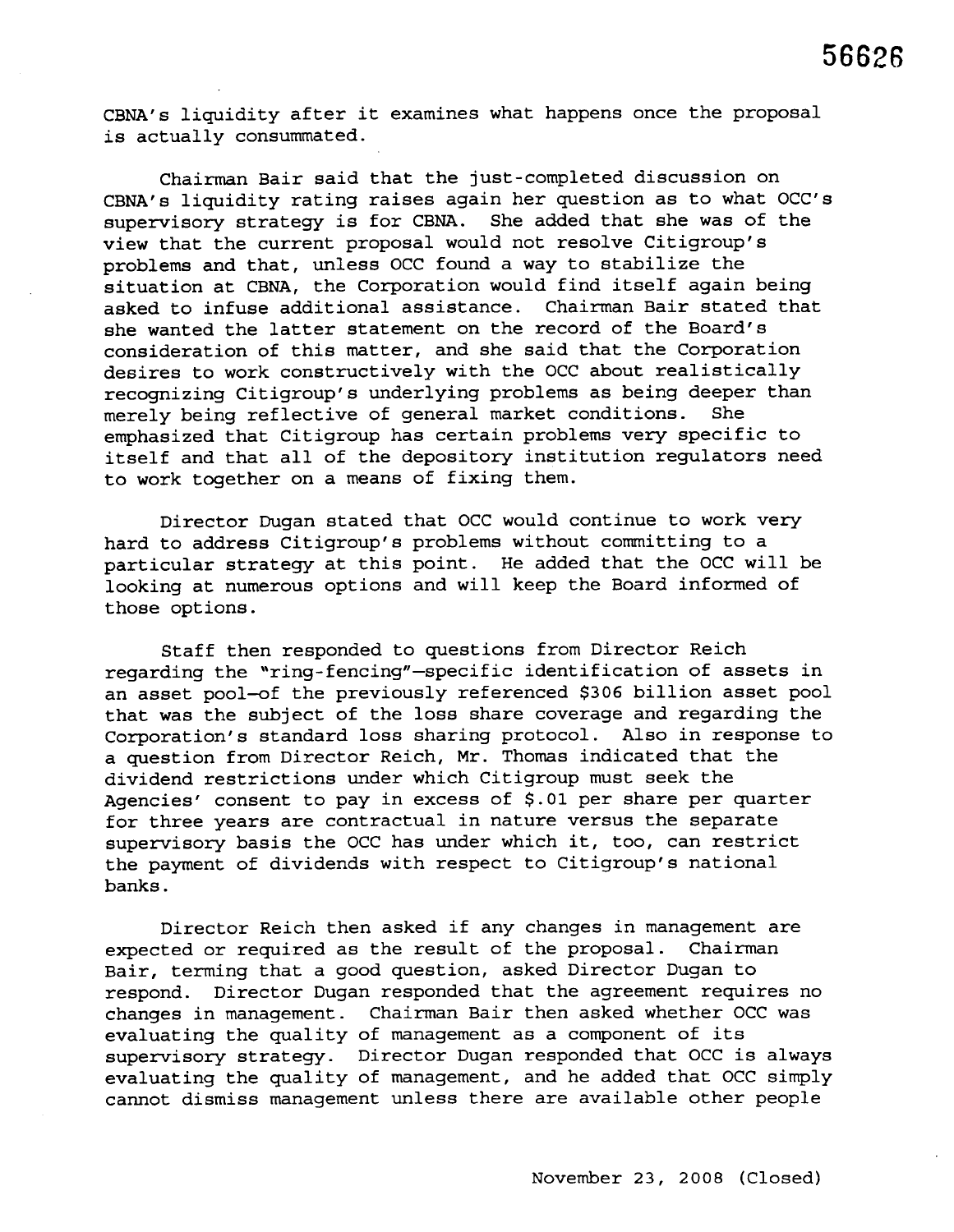who are willing and capable to take over. Director Reich then stated his symathy for the situation Director Dugan, as Comptroller of the Currency, is facing, stating that there is no doubt in his mind that this is a systemic risk situation. Director Reich then suggested that, in hindsight, there may have been some systemic situations prior to the current one that were not classified as such as the failure of IndyMac Bank, F.S.B., Pasadena, California, on July 11, 2008, which pointed to the next weakest institution, Washington Mutual Bank, Seattle, Washington, which failed on September 2S, 2008, which, in turn, pointed to the insured bank and thrift affiliates of Wachovia Corporation, Charlotte, North Carolina, which generated the Corporation's first systemic risk finding on September 29, 2008, and which finally pointed to the Citigroup situation. Director Reich wondered which notable institution would be next. He expressed his hope that the Federal bank regulators and Treasury would look at future such situations in a balanced manner and avoid "selective creativity" in determining what constitutes systemic risk and what does not and what is possible for the government to do and what is not. He stated that there has been a high degree of pressure exerted in certain situations and not in others, making him concerned about parity.

Vice Chairman Gruenberg then thanked the Corporation's staff, many of whom had been at work the entire weekend in connection with this matter as well as the staff of other agencies for their extraordinary efforts. Chairman Bair concurred with Vice Chairman Gruenberg's statement and noted that many staff still had a long night before them working on executing the necessary agreements and making announcements to the media.

Then, in accordance with the recommendation of staff and on motion of Vice Chairman Gruenberg, seconded by Director Curry, concurred in by Director Dugan, Director Reich, and Chairman Bair, the Board adopted the following resolution:

- (1) finding that the instability of the insured bank and thrift affiliates of Citigroup ("Banks") would have serious adverse effects on economic conditions or financial stability and would create systemic risk to the credit markets;
- (2) finding that severe financial conditions exist which threaten the stability of a significant number of insured depository institutions or of insured depository institutions possessing significant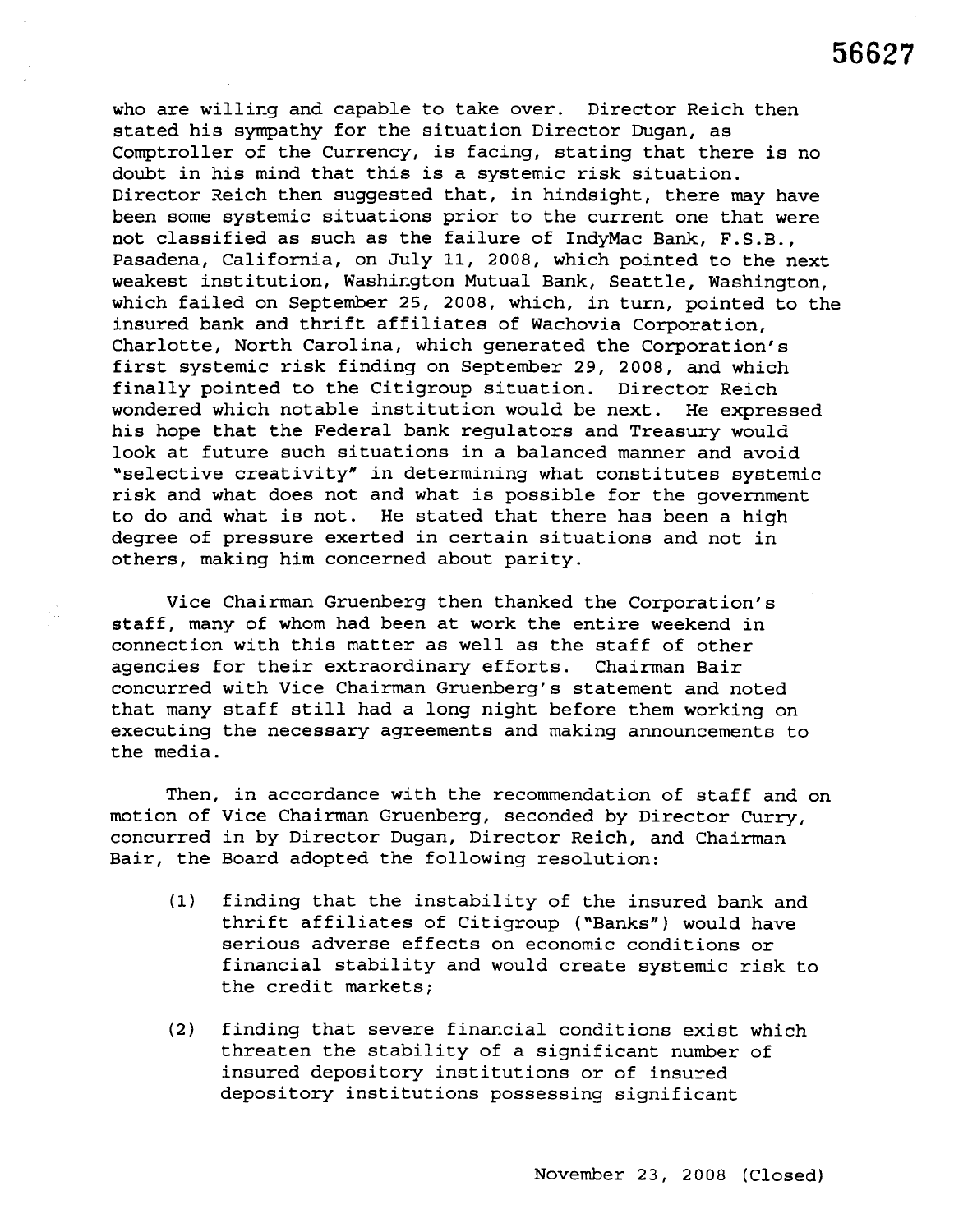financial resources and the Banks are insured depository institutions under such threat of instability and that the Board takes this action in order to mitigate the serious adverse effects, which will lessen the risk to the insurance fund, and systemic risks, posed by the Banks, and that the proposal will be the least costly of all available methods;

- (3) finding that the proposal which involves the provision of assistance under section 13 (c) (2) of the FDI Act, 12 U.S.C. § 1823 (C) (2), in the form of guarantees against loss to, or contributions to, the Banks, will mitigate the serious adverse effects on economic conditions or financial instability that would be caused by the Banks' continued seriously weakened condition;
- (4) finding that the conditions for receiving direct financial assistance before the appointment of a receiver under section  $13(c)$  (8) (A) (i) and (ii) of the FDI Act have been satisfied;
- (5) authorizing the Chairman of the Board, or her designee, to provide the written recommendation to the Secretary of the Treasury specified under section 13 (C) (4) (G) (i) of the FDI Act, 12 U.S.C. §  $1823$  (C) (4) (G) (i); and
- (6) authorizing the Director, Division of Resolutions and Receiverships, or his designee, and all other Corporation staff to take all appropriate action to implement the provision of assistance authorized hereunder, including but not limited to: credit support in the form of loan guarantees, and loss sharing, and to take any other action necessary and appropriate in connection with this matter:

WHEREAS, staff has presented information to the Board of Directors ("Board") of the Federal Deposit Insurance Corporation ("FDIC" or "Corporation") indicating that the recent unprecedented disruption in credit markets and the resultant effects on the abilities of banks to fund themselves and to intermediate credit place the United States in danger of suffering adverse economic conditions and financial instability; and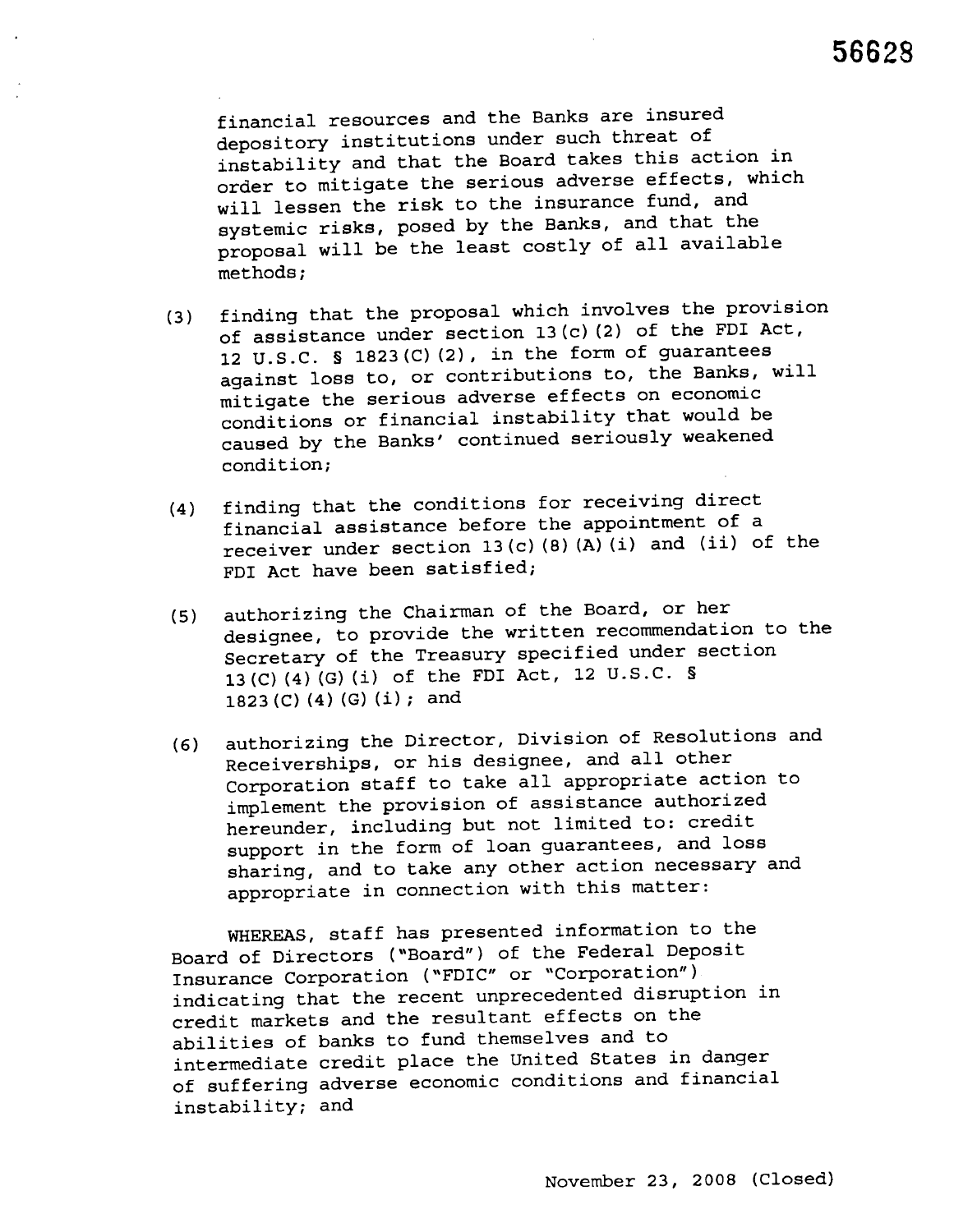WHEREAS, these conditions threaten the stability of a significant number of insured depository institutions, thereby increasing the potential for losses to the Deposit Insurance Fund in the resolutions of such insured depository institutions; and

WHEREAS, staff has advised the Board of the FDIC that Citibank, National Association, Las Vegas, Nevada, Citibank (South Dakota), N.A., Sioux Falls, South Dakota, Citicorp Trust Bank, fsb, Wilmington, Delaware, Citibank (Banamex USA), Century City, California, Department Stores National Bank, Sioux Falls, South Dakota ("Banks"), and their affiliates are in seriously weakened condition; and

WHEREAS, staff has advised that severe financial conditions exist which threaten the stability of the Banks which are insured depository institutions possessing significant financial resources; and

WHEREAS, a proposal for the stabilization of the Banks and their affiliates without the appointment of the FDIC as receiver has been developed in consultation with the Board of Governors of the Federal Reserve System ("Federal Reserve Board") and the Secretary of the Treasury (collectively the "Agencies"), which involves the Agencies provision of guarantees against loss on certain residential assets for 10 years and certain other assets for a period of 5 years; and

WHEREAS, Citigroup Inc. ("Citigroup") will take a first loss position equal to \$37 billion; and

WHEREAS, for losses above \$37 billion, there is a loss sharing agreement where losses are shared 10 percent by Citigroup and 90 percent by the Agencies with Treasury taking a second loss position up to \$5 billion, the Corporation taking the third loss position up to \$10 billion, and the Federal Reserve Board having agreed to take the remaining risk based on nonrecourse lending on the pool of assets ("Proposal"); and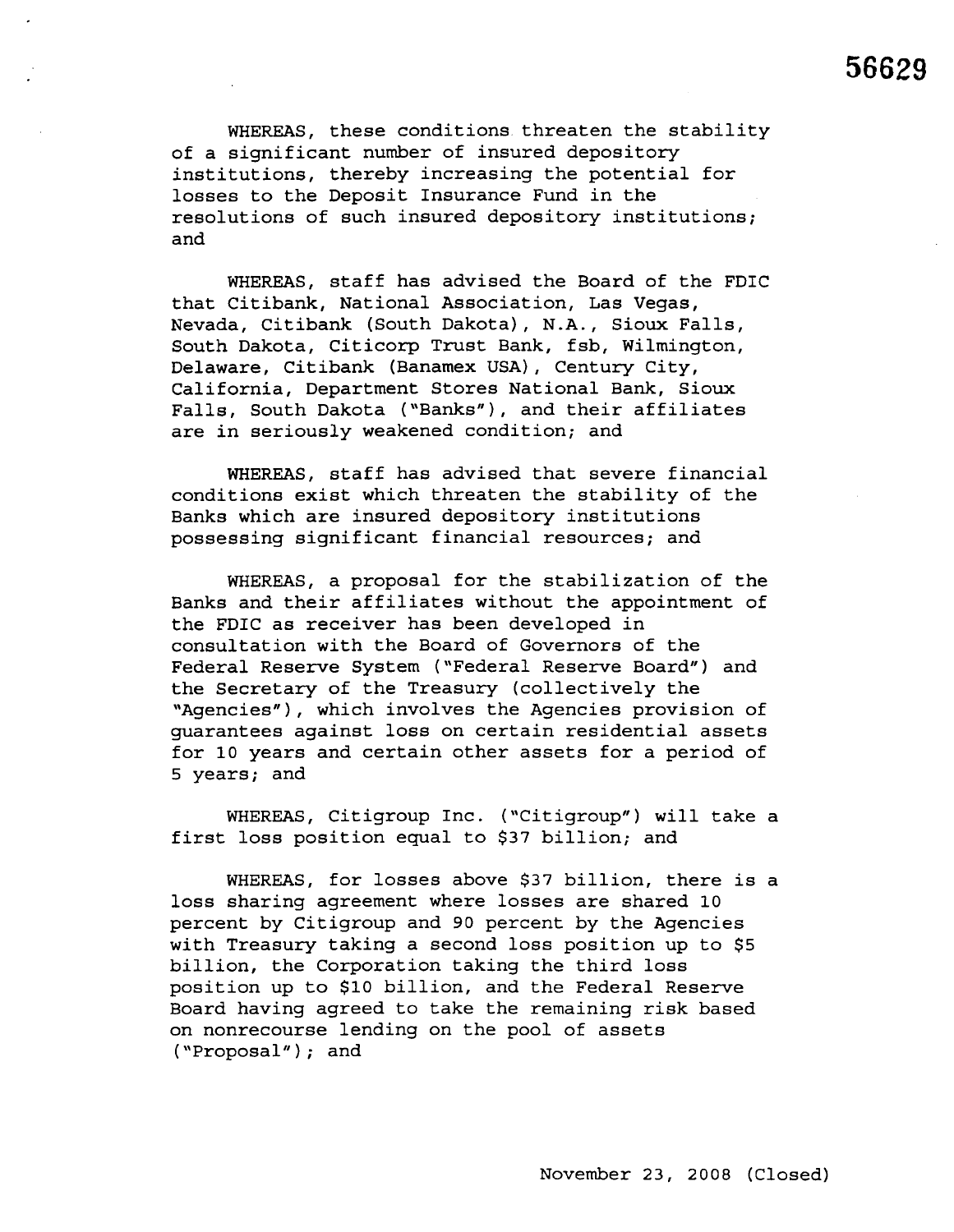WHEREAS, the Corporation is receiving \$3 billion in preferred stock as compensation for its taking the \$10 billion third loss position; and

WHEREAS, the Proposal is subject to prudential regulatory oversight and executive compensation restrictions, with the guarantees having a limited duration, and staff believes that the Proposal will avoid or mitigate the serious adverse effects on economic conditions or financial stability in the most cost effective method; and

WHEREAS, the FDIC, the Office of the Comptroller of the Currency, and the Office of Thrift Supervision have determined that the Banks meet the conditions under section  $13(c)$  (8) (A) (i) and (ii) of the Federal Deposit Insurance Act ("FDI Act") for receiving direct financial assistance before the appointment of a receiver; and

WHEREAS, staff has recommended that the FDIC Board make a systemic risk recommendation supporting action by the FDIC; and

WHEREAS, the Corporation has been advised that the Federal Reserve Board is expected to make a similar recommendation and that the Secretary of the Treasury, after consultation with the President, is expected to make the systemic risk determination in this situation.

NOW, THEREFORE, BE IT RESOLVED, that the Board finds that the instability of the Banks would have serious adverse effects on economic conditions or financial stability and would create systemic risk to the credit markets.

BE IT FURTHER RESOLVED, that severe financial conditions exist which threaten the stability of a significant number of insured depository institutions or of insured depository institutions possessing significant financial resources and the Banks are insured depository institutions under such threat of instability and that the Board takes this action in order to mitigate the serious adverse effects, which will lessen the risk to the insurance fund, and systemic risks, posed by the Banks, and that the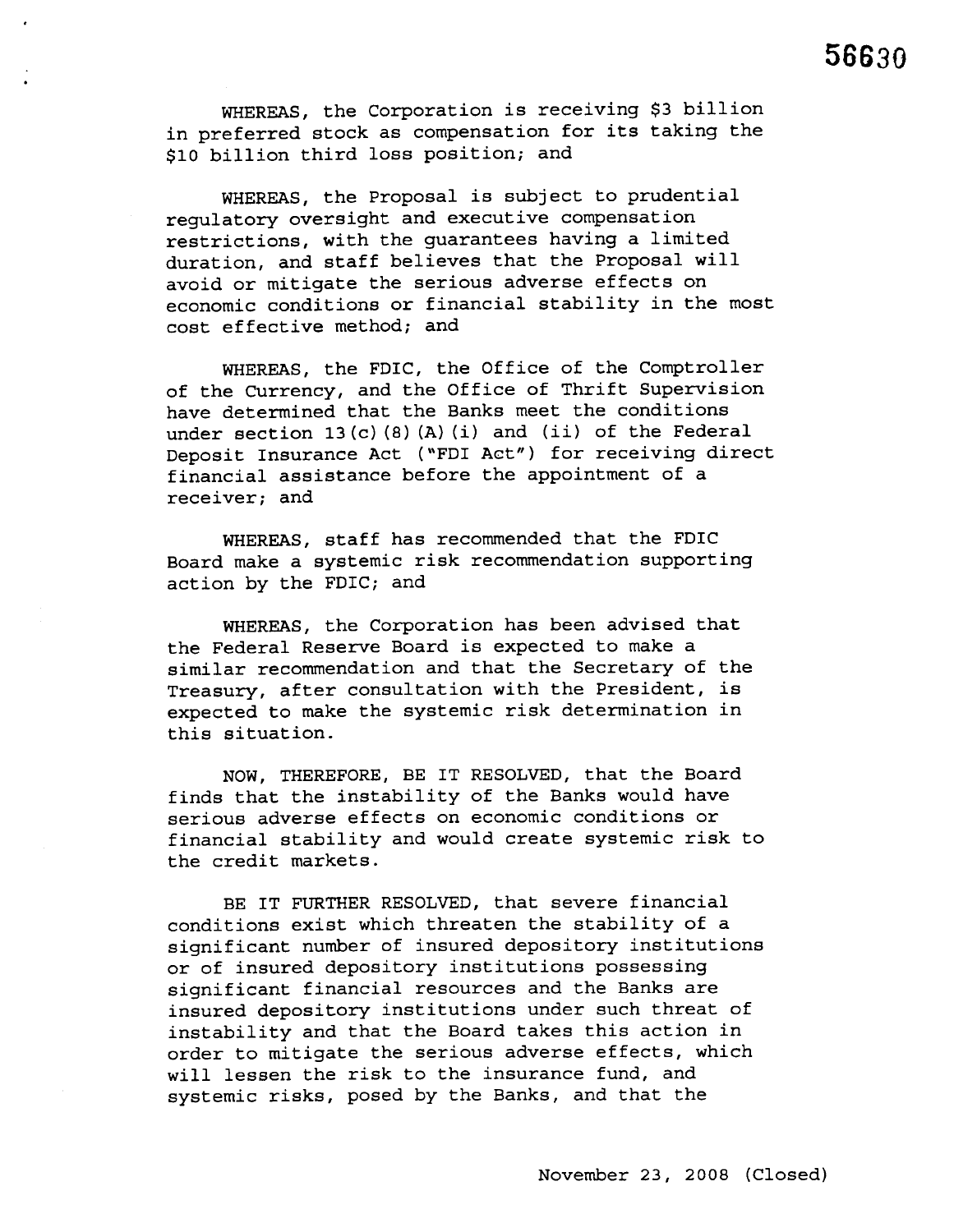proposal will be the least costly of all available methods.

BE IT FURTHER RESOLVED, that the Board finds that the Proposal which involves the provision of assistance under section 13 (c) (2) of the FDI Act, 12 U. S. C. § 1823 (C) (2), in the form of guarantees against loss to, or contributions to, the Banks, will mitigate the serious adverse effects on economic conditions or financial instability that would be caused by the Banks' continued seriously weakened condition.

BE IT FURTHER RESOLVED, that the Board finds that the conditions for receiving direct financial assistance before the appointment of a receiver under section 13 $(c)$   $(8)$   $(A)$   $(i)$  and  $(ii)$  of the FDI Act have been satisfied.

BE IT FURTHER RESOLVED, that the Board hereby authorizes the Chairman of the Board, or her designee, to provide the written recommendation to the Secretary of the Treasury specified under section 13 (C) (4) (G) (i) of the FDI Act, 12 U.S.C. § 1823 (C) (4) (G) (i).

BE IT FURTHER RESOLVED, that the Board hereby authorizes the Director, Division of Resolutions and Receiverships, or his designee, and all other FDIC staff to take all appropriate action to implement the provision of assistance authorized hereunder, including but not limited to: credit support in the form of loan guarantees, and loss sharing, and to take any other action necessary and appropriate in connection with this matter.

(EXECUTIVE SECRETARY'S NOTE: On Sunday, November 23, 2008, the United States government entered into an agreement with Citigroup Inc., to provide a package of guarantees, liquidity access, and capital, whereby, as part of the agreement, the Department of the Treasury and the Corporation will provide protection against the possibility of unusually large losses on an asset pool of approximately \$306 billion of loans and securities backed by residential and commercial real estate and other such assets, which will remain on Citigroup's balance sheet. As a fee for that arrangement, Citigroup will issue preferred shares to the Treasury and the Corporation. In addition, Citigroup will comply with enhanced executive